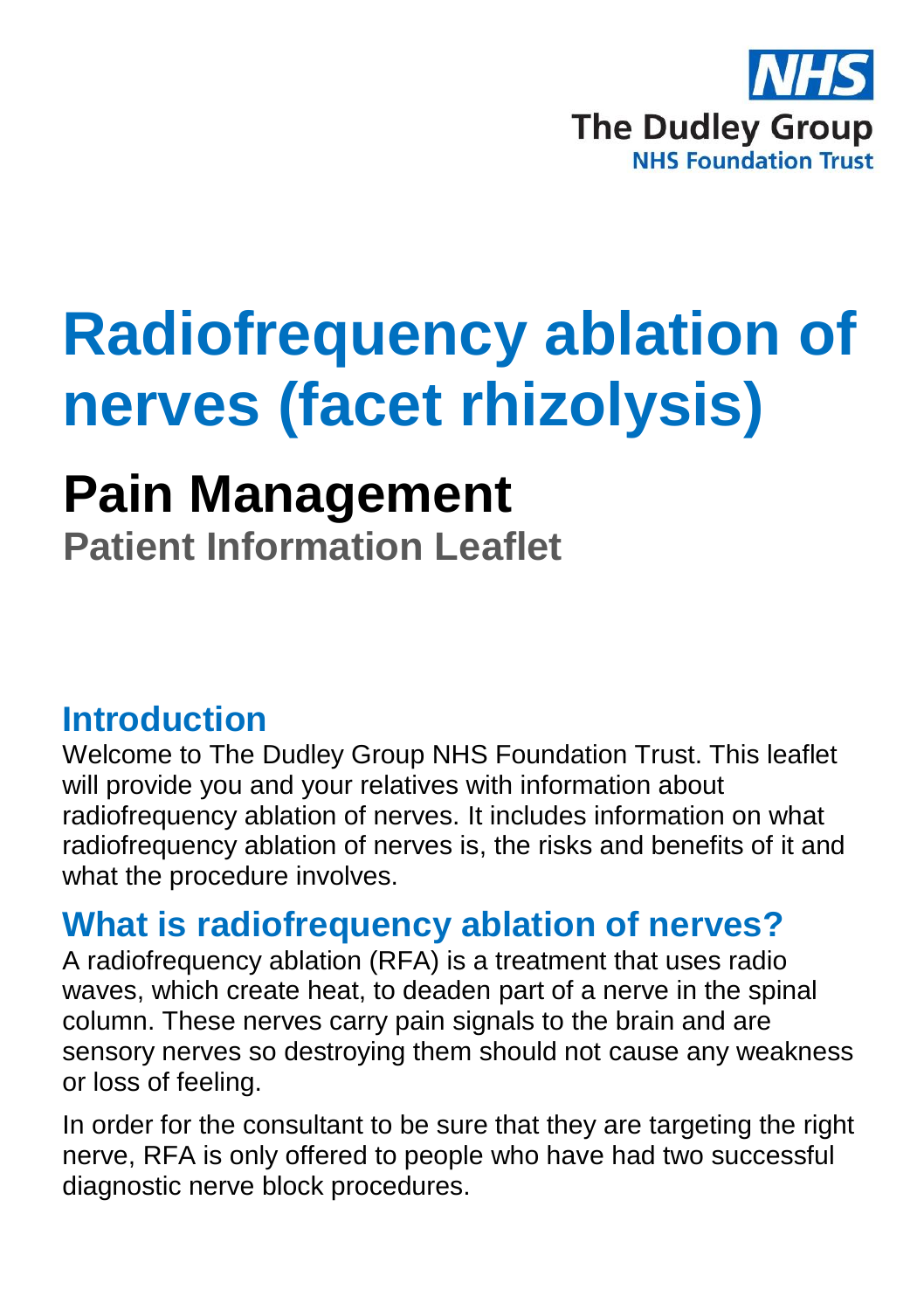### **What are the benefits?**

RFA is used to provide long term relief of back or neck pain and lasts for three to 18 months but everyone experiences the effects in a different way. The nerve can grow back but your pain may not return to its original intensity and RFA can be repeated in future.

During the procedure, you will also be given a local anaesthetic and steroid injection to help relieve short term pain following RFA.

### **What are the risks and complications?**

Overall, the procedure is very safe and serious side effects or complications are rare. However, like all injection procedures there are some risks:

#### **Common risks**

- Bruise or tenderness at the site of injection.
- Headache.
- Nausea.
- An increase or no change in your pain for the first few days.
- Numbness in your arms or legs.

#### **Rare risks**

- Bleeding.
- Infection.
- Shooting pains like electric shocks.
- A prolonged increase in pain after the procedure.
- Collapse.
- Nerve injury which can be temporary or permanent.
- Restriction in blood supply to the spinal cord.
- Paralysis.
- **Convulsions**
- Allergic reaction.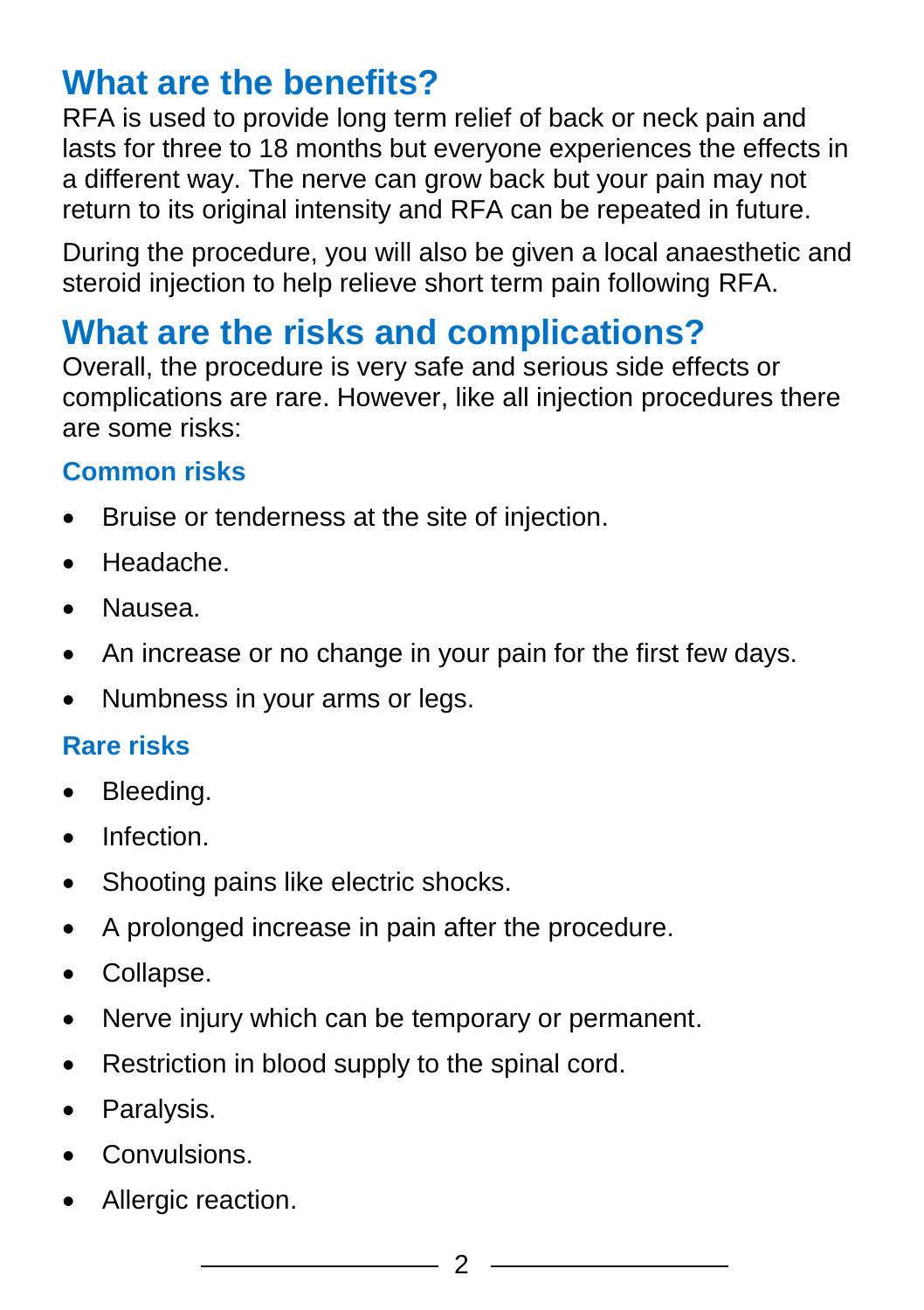- Stroke.
- Cardiac arrest.

If you experience any of these rare risks after the procedure, please contact the Pain Management Helpline on 01384 244735, your GP or in an emergency dial 999.

#### **Steroid-related risks**

Compared to regular steroid use the steroid injection used for pain procedures is associated with very few side effects, however:

- If you have diabetes, you may experience a slight rise in blood sugar for up to two weeks so you should monitor your blood sugar very carefully. Contact your GP or diabetic nurse if you have any problem).
- If you have heart failure, you may experience increased shortness of breath due to salt and water retention. Contact your GP or nurse if you have any problem).

#### **X-ray precautions:**

 The procedure uses X-rays and these use a small amount of radiation which may add slightly to the normal risk of cancer.

#### **Female patients – you must tell us if you are or might be pregnant. If you are not sure a pregnancy test will be offered.**

### **What are the alternatives?**

You do not have to have RFA treatment and your consultant will discuss alternative treatments with you appropriate to your condition. If you prefer, you can continue to take painkilling medication without having any other treatment.

### **How do I need to prepare for the procedure?**

 You should not eat for six hours before the procedure but you can drink clear fluids up until two hours before procedure. Clear fluids include water and diluted squash but not fruit juice, tea, coffee or milk.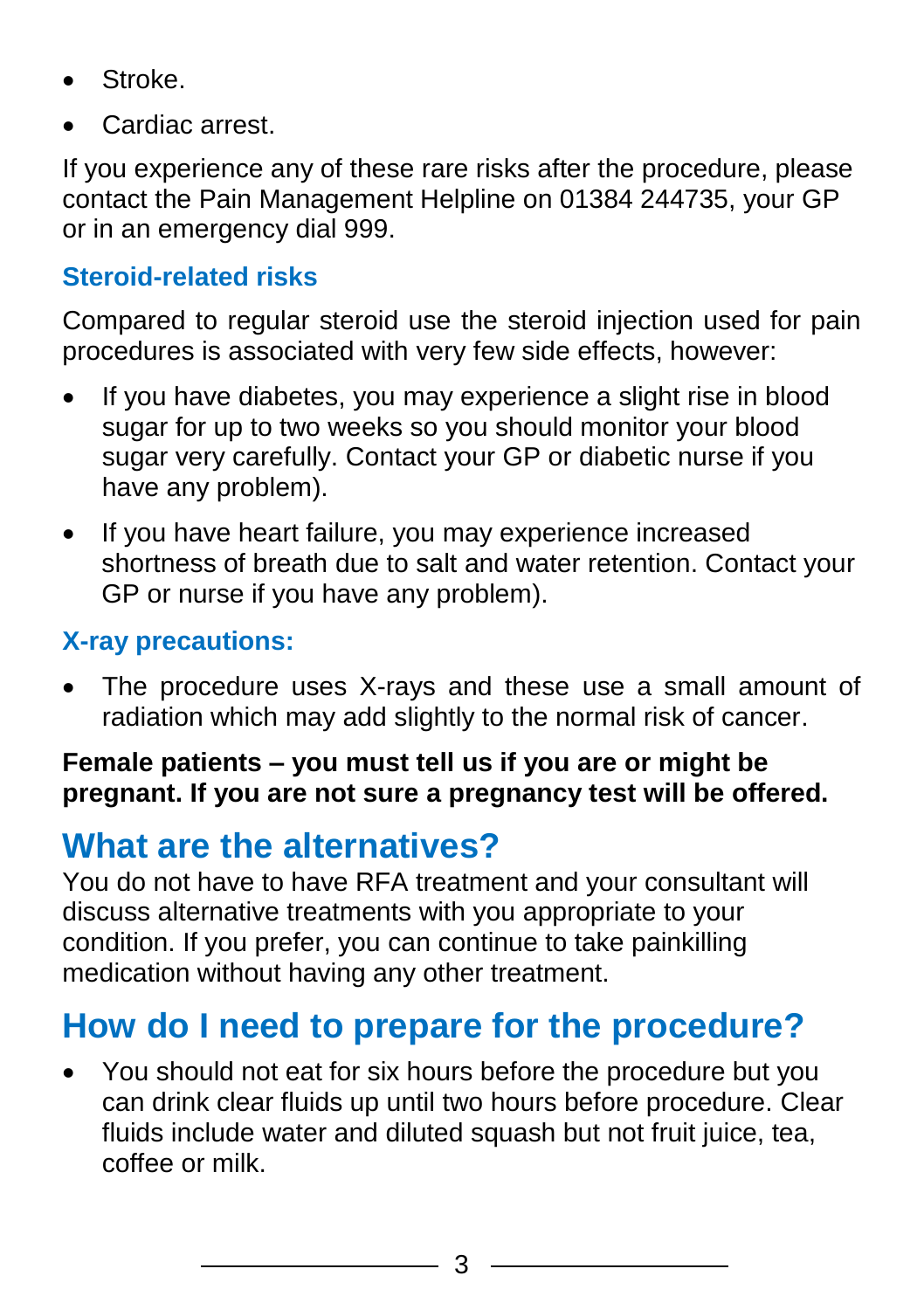**The exception to this information is if you have diabetes. If so, discuss with your doctor what you should do about your diabetes medication.**

- Your treatment will be at Russells Hall Hospital or Corbett Outpatient Centre as an outpatient in the Day Surgery Unit (either a morning or an afternoon appointment). This will be confirmed at your clinic appointment.
- You will be at hospital for between two to four hours.
- You will need to arrange for someone to drive you home afterwards.
- Please arrange to have someone with you overnight.
- Please note that if you have sedation during the procedure:
	- o You should not drive or operate machinery for 24 hours afterwards.
	- o You may not be able to co-operate during the procedure.
	- o You may not remember information given to you afterwards by your doctor. Your memory may be affected for up to 24 hours after the procedure.
	- o The effect of the sedation may be prolonged by other drugs you are taking.

### **What do I do about medication?**

- You should take all your regular medications **except blood thinning medication** such as clopidogrel, warfarin, dipyridamole, rivaroxaban. We will give you instructions about what to do about these drugs when you are given your appointment for the injection.
- **Please bring a repeat prescription document with you if you are taking any regular medications.**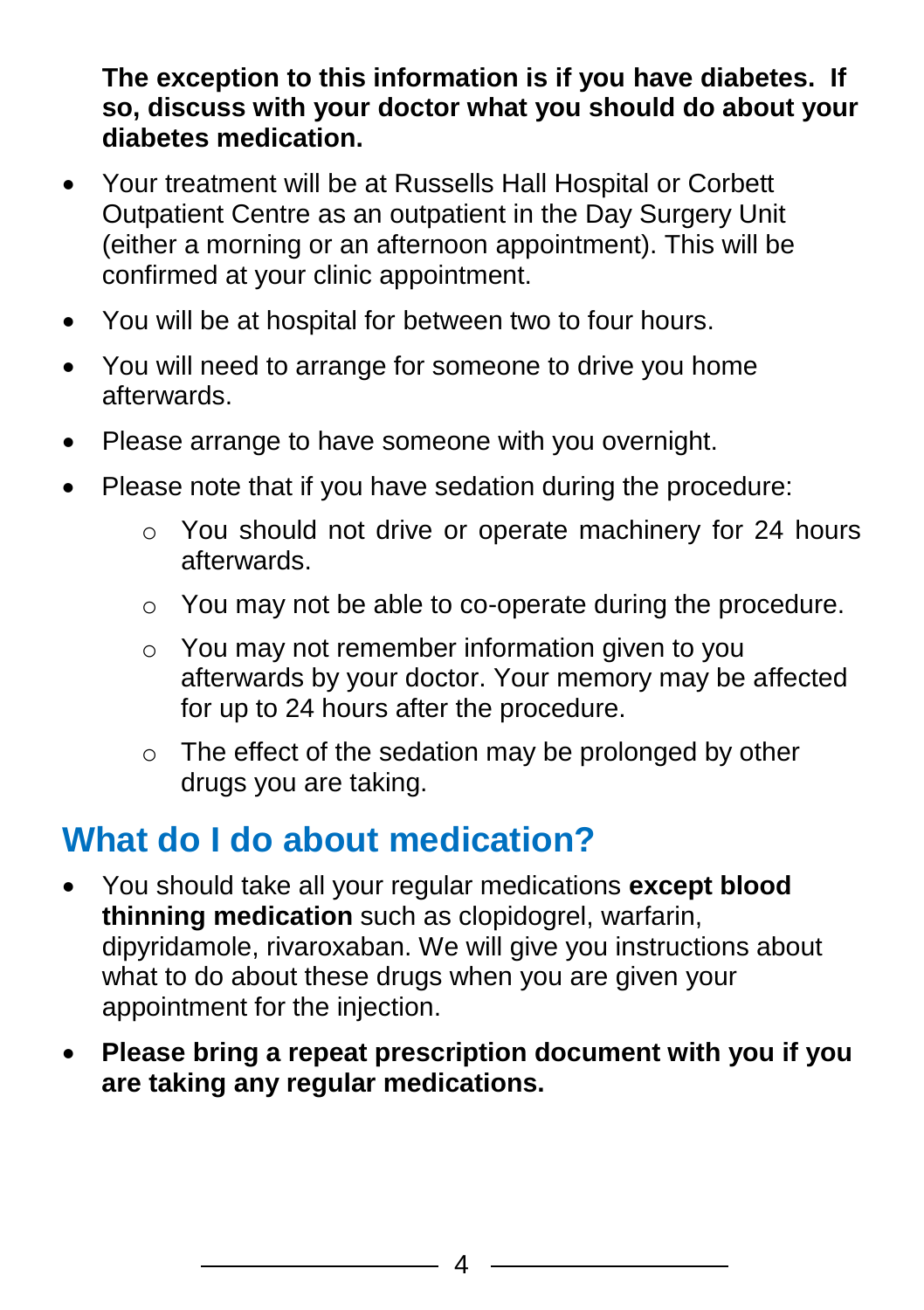### **What does the procedure involve?**

#### **Before the procedure**

 A doctor will discuss the procedure with you and ask you to sign a consent form.

#### **During the procedure (duration 30 to 60 minutes)**

- This is carried out in theatre while you are awake.
- You may be offered sedation through an injection into the back of your hand to help you to relax.
- You will lie on your stomach with a pillow under your pelvis and your back or neck area will be cleaned with an antiseptic solution which may feel cold. Sterile sheets will then be placed around the area for injection. A local anaesthetic will be injected into your back or neck to numb the area.
- An X-ray will be used to ensure proper positioning of the radiofrequency needle and we may also use an ultrasound for guidance.
- Following positioning of the radiofrequency needle, we will use electrical stimulation to check that the position is correct – you may feel pressure, tingling or pulsing in area.
- After confirmation of the needle position, the RFA is carried out.
- The site will be injected with local anaesthetic and a steroid. You may feel some pressure and pushing whilst this procedure is being carried out but you should have no pain. If you do feel any discomfort, please tell a member of the theatre team.
- Once completed, a plaster will be placed over the injection site. You will then be taken to the recovery area.

#### **After the procedure**

- In the recovery area, we will observe you for 30 minutes as you might feel a little drowsy and sleepy.
- You will also be offered light refreshments and after this you can go home.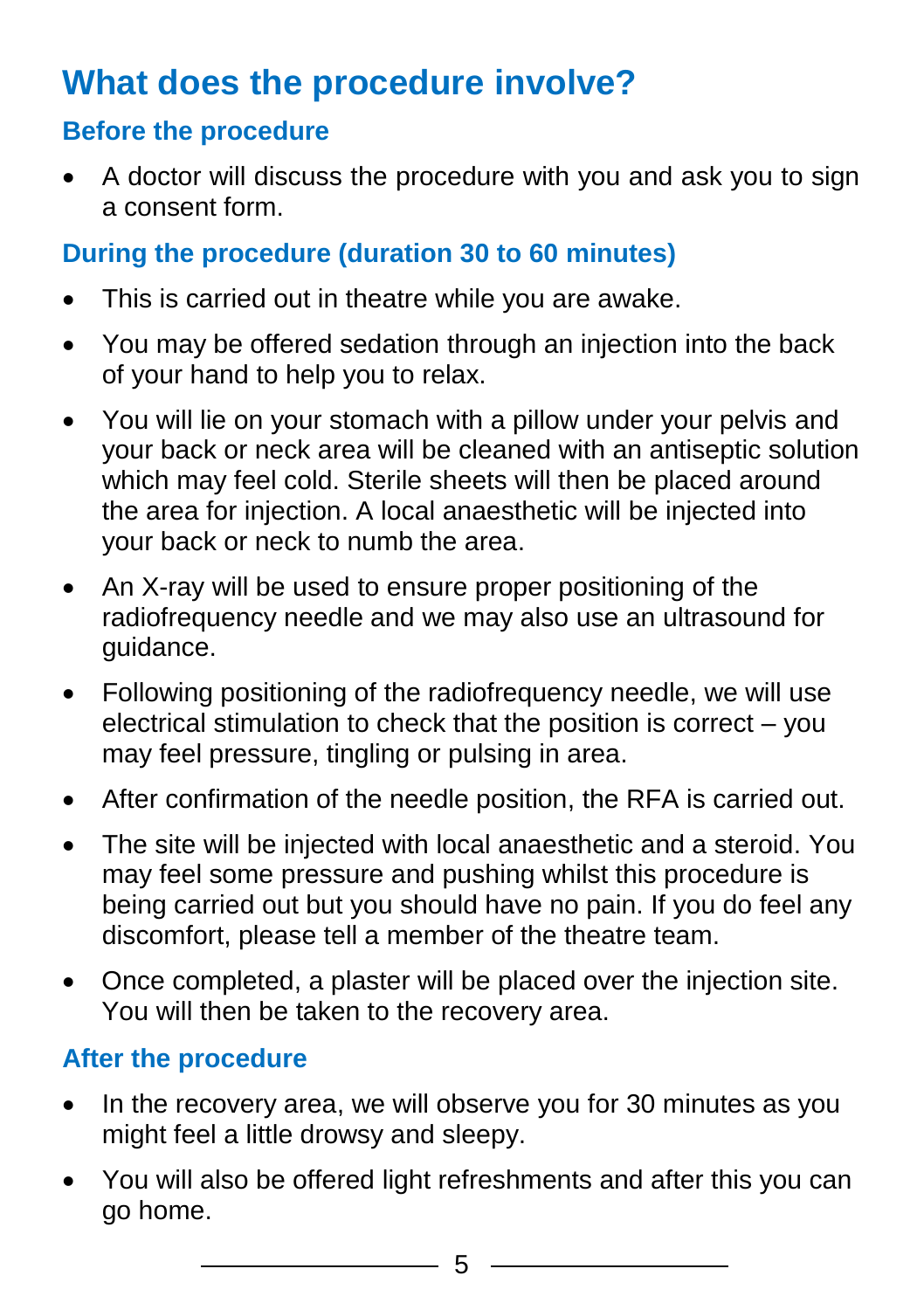### **What do I need to do when I go home?**

When you get home, please continue to take any regular medication. It may be necessary for you to take painkillers for a day or two. You might need someone at home to help you but you do not have to stay in bed. The plaster can be removed the next day.

You should gradually increase your level of activity. However, **do not** take up new exercises until your muscles have had time to adapt. Build up your exercise levels by increasing your physical activity (e.g. walking, swimming, housework) gradually every few days. The eventual aim is to get back to a level of activity that is normal for you.

By gradually increasing your physical activity you will allow your back muscles to regain some of their lost strength and help them support your spine. If you do not strengthen your back muscles then any benefit from the procedure will be very short term, as it is not a cure in itself, it just relieves pain.

### **What happens after having the injection?**

It usually takes one to two weeks for the benefits from the RFA to take effect. Some patients will experience mild pain from the procedure that will ease in a very short amount of time. On rare occasions, patients have experienced a prolonged increase in pain after the procedure